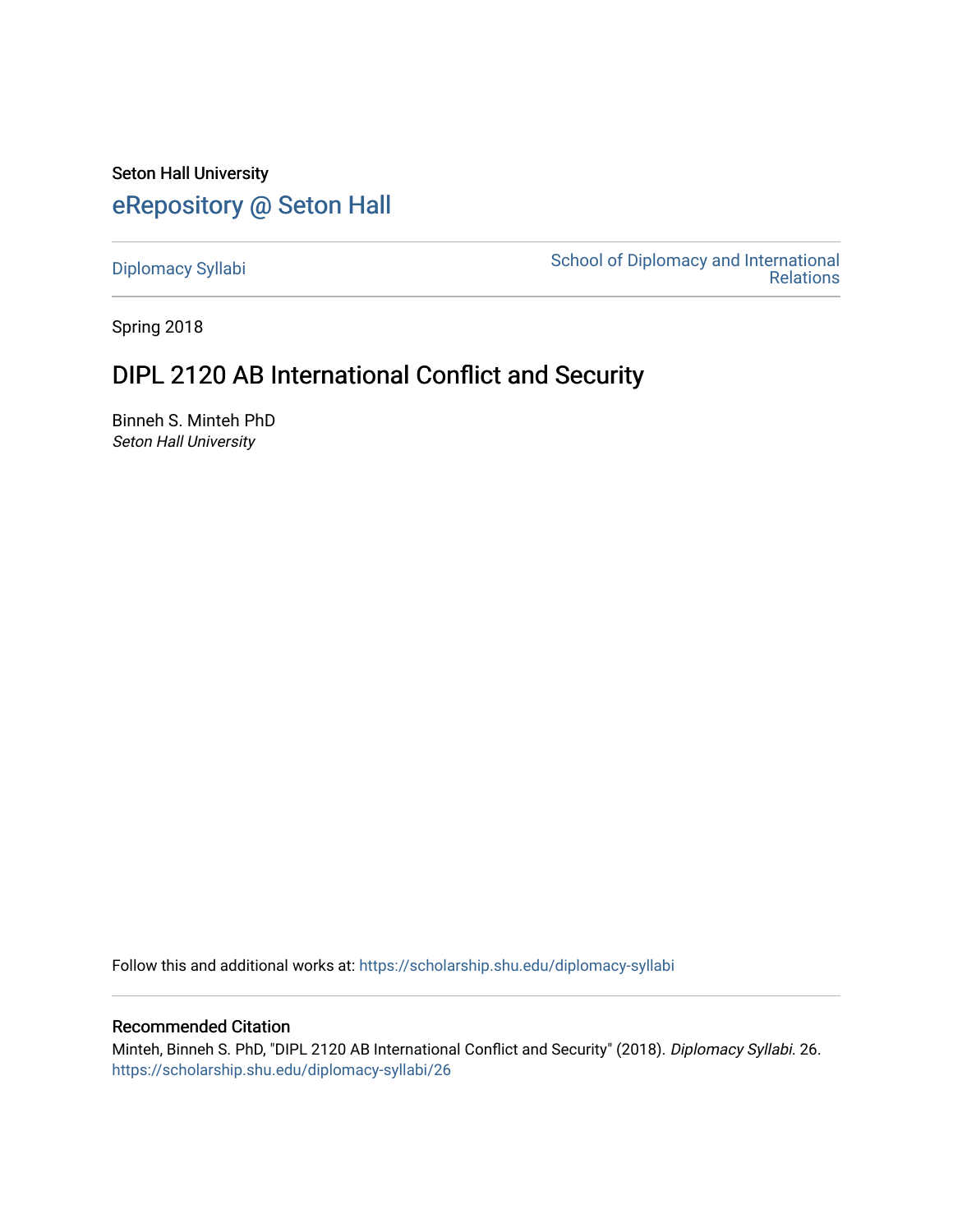# DIPL 2120 AB- Spring 2018 International Conflict and Security

**E-mail: mintehbi@shu.edu Phone: (862) 235-7055**

**Instructor: Binneh s Minteh Class: Friday 8:00am - 10:30am Office: 105 McQuaid Hall Office Hours: Friday 2.30pm - 4.30pm** 

## **Course Description**

This course explores central issues regarding the use of military force in international politics. Why do states turn to military force and for what purposes? What are the causes of war and peace? What renders the threat to use force credible? Can intervention in civil wars stall bloodshed and bring stability? How can states cope with the threat posed by would-be terrorists? What is the nature of counterinsurgency doctrine? What is the future of military force in global politics? Through theoretical readings, concrete historical cases, and contemporary policy debates, this course examines these questions and others.

The themes covered in this class are often contentious, and fraught with ethical and moral issues, concerning the proper role of violence, and the value of human existence. Much of the course is discussion based, so civility, respect for others, and a respect for the value of free speech and a frank exchange of ideas are all important. As such, you should expect to hear ideas that may make you uncomfortable. I am responsible for ensuring that that we stick to ideas and not personal attacks, but all viewpoints are welcome as long as the presentation remains civil. That includes viewpoints that some might disagree with, or even find offensive.

## **Readings and Materials**

Required readings are listed below for each class session. Most articles and book chapters will be posted online.

Peter Hough, Shahin Malik, Andrew Moran, Bruce Pilbeam, 2015. *International Security Studies: Theory and Practice*, Routledge; 1 edition, ISBN-13:978-0415734370

## **Course Objectives**

- 1. Familiarize students with the nature of strategic interaction between states and the major causes of international conflict, both historical and contemporary;
- 2. Enable students to analyze the main theories and concepts that scholars of international relations use to explain conflict between and among states and non-state actors;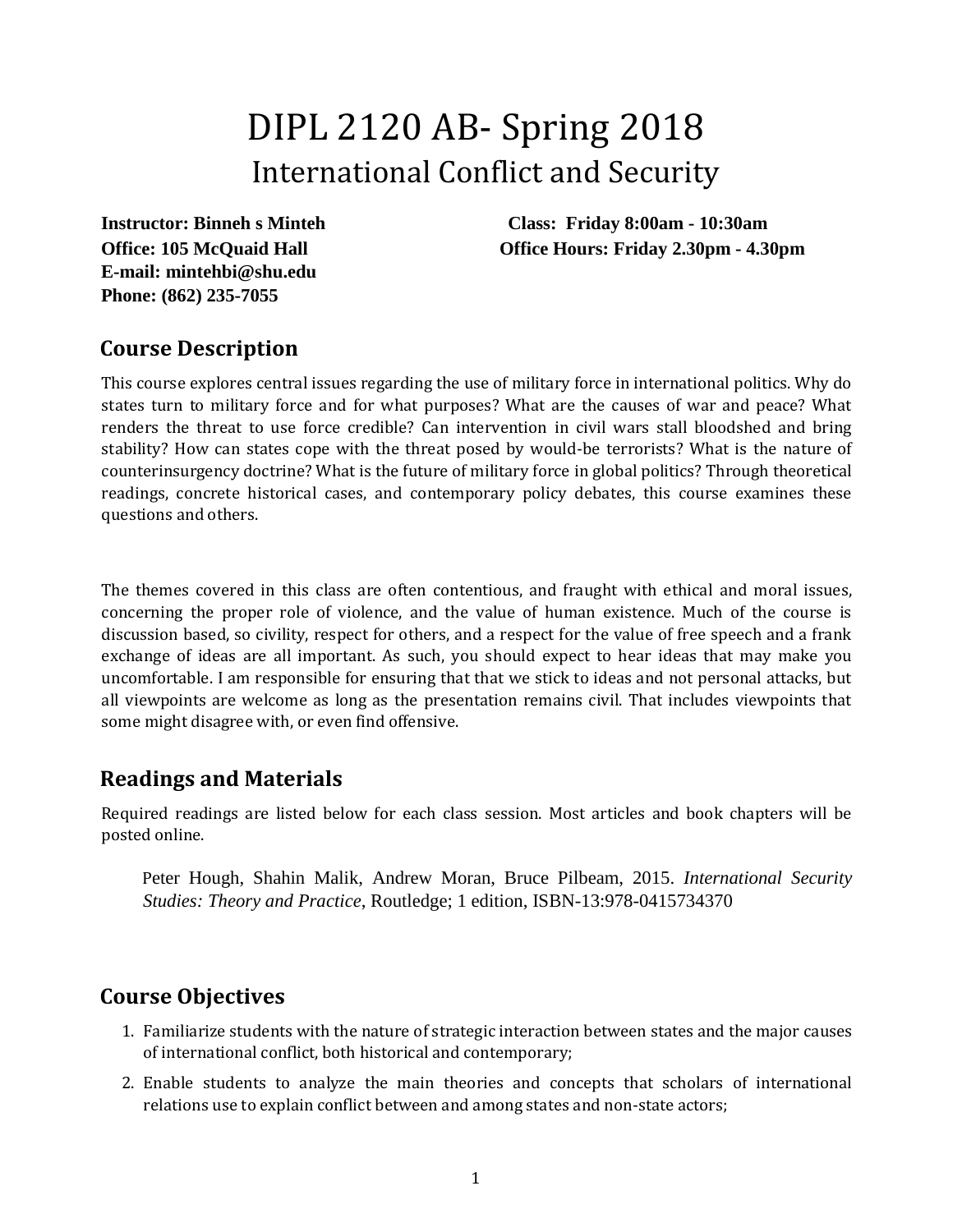3. Allow students to critically evaluate the ability of these theories and concepts to explain modern warfare, diplomacy, and other elements of international security.

## **Requirements and Grading**

| <b>Course Components</b>        | <b>Possible Points</b> | <b>Letter Grade</b> |
|---------------------------------|------------------------|---------------------|
| Attendance/ Participation (20%) | 50                     | $As = \ge 90\%$     |
| Debates (30%)                   | 150                    | $Bs = \ge 80\%$     |
| Mid-Term Exam (20%)             | 100                    |                     |
|                                 |                        | $Cs = \ge 70\%$     |
| Final Exam $(30\%)$             | 200                    | $Ds = \ge 60\%$     |

| Letter Grade    |  |
|-----------------|--|
| $As = 290\%$    |  |
| $Bs = \ge 80\%$ |  |
|                 |  |
| $Cs = \ge 70\%$ |  |
| $Ds = \ge 60\%$ |  |
|                 |  |

#### **Grading: 500 points**

#### *Participation - 20%*

Active and informed participation in class discussion and activities is extremely important. The grade for participation includes the grade for in-class quizzes and debates. Students will be assigned discussion groups at the beginning of the semester. At the end of the semester, students will rate the other members of their discussion group on the quality of their participation and this will be factored into the grade.

Also, students may not use their laptop or other electronic device during active class time (this does not include any mid-class breaks).

#### *Debates - 30%*

There will be in-class debates throughout the semester. Students will sign up for debate sessions and will write a 3-5 pages' paper on that topic (Typed, double spaced, 12 point Times New Roman font, 1 inch margins). The papers must be on the debate topics listed on the syllabus. These papers should lay out the core of at least one argument on the issue at hand and evaluate it critically. Papers should be submitted in class before beginning of debates. Late papers are subjected to a penalty, including marking down 1/3 of a letter grade (for example from a B+ to B).

#### *Midterm Exam - 20%*

Midterm Exams will be available to students on the schedule date. Students will respond to questions provided and submit a 3-5 pages paper on blackboard. The paper will be graded based on rubrics provided by the instructor. Late papers are subjected to a penalty, including marking down  $1/3$  of a letter grade (for example from a B+ to B. Papers should be 3-5 pages (typed, double spaced, 12 point Times New Roman font, 1 inch margins) and submitted on blackboard on Friday, April 14, 2017.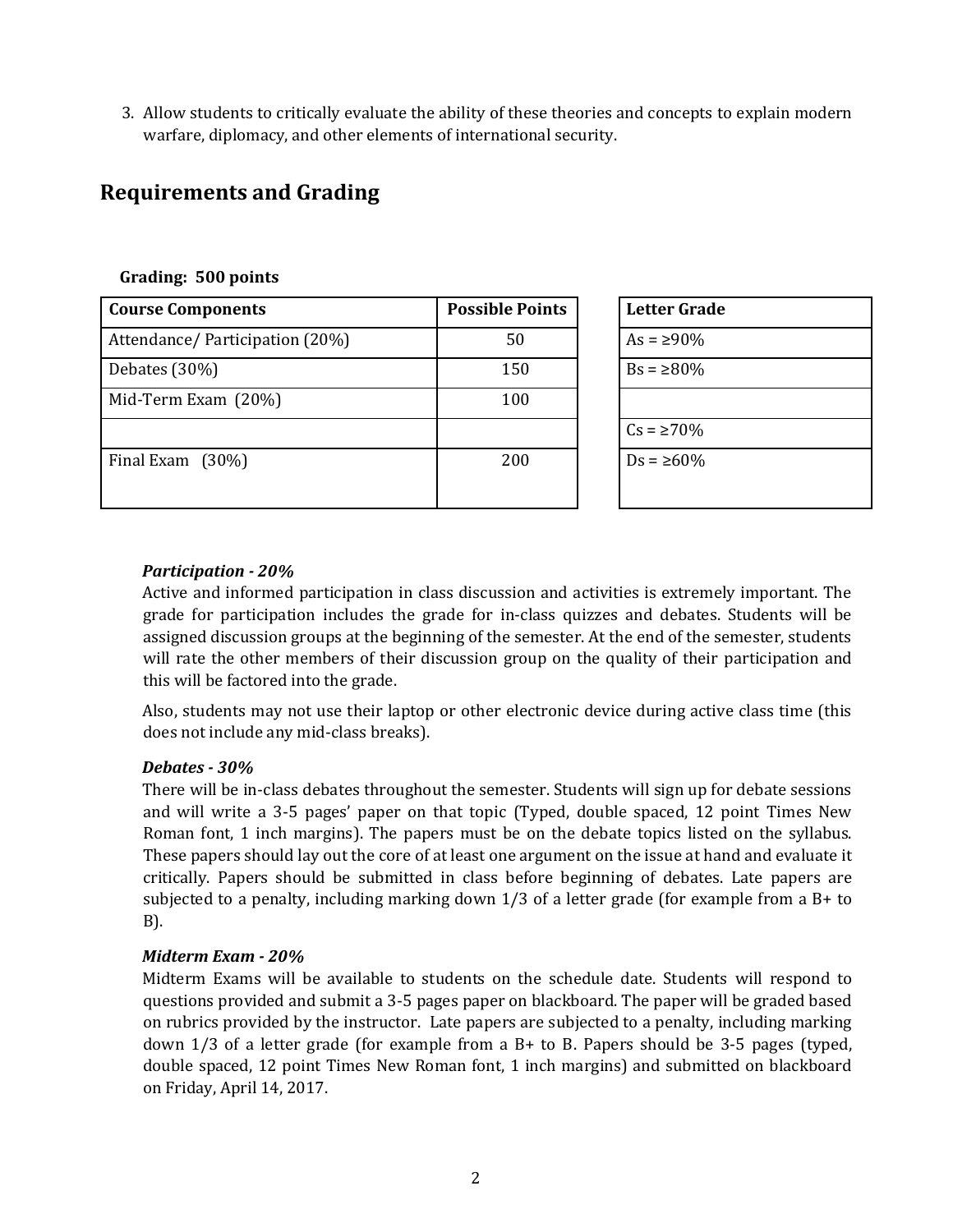#### *Final Exam - 30%*

This will be a take home exam. The exam will be distributed on a day in the exam week and will be due on blackboard 24 hours later. For this exam you are expected to answer two essay questions drawn from readings covered in class.

### **Policy on Incompletes**

Incompletes will be given only in exceptional cases for emergencies. Students wishing to request a grade of Incomplete must provide documentation to support the request accompanied by a Course Adjustment Form (available from the Diplomacy Main Office) to the professor before the date of the final examination. If the incomplete request is approved, the professor reserves the right to specify the new submission date for all missing coursework. Students who fail to submit the missing course work within this time period will receive a failing grade for all missing coursework and a final grade based on all coursework assigned. Any Incomplete not resolved within one calendar year of receiving the Incomplete or by the time of graduation (whichever comes first) automatically becomes an "FI" (which is equivalent to an F). It is the responsibility of the student to make sure they have completed all course requirements within the timeframe allotted. Please be aware that Incompletes on your transcript will impact financial aid and academic standing.

## **Communications Policy**

The primary mode of communication between students and instructor is by email and by phone. I will endeavor to respond to email within 48 hours, but usually I will be able to do so within 24 hours. You can also reach me by phone.

## **Accommodations Policy**

Under the Americans with Disabilities Act and Section 504 of the Civil Rights Restoration Act, students at Seton Hall University with disability may be eligible for accommodations in this course. Should a student require such accommodation, he or she must self-identify at the Office of Disability Support Services (DSS), Room 67, Duffy Hall, provide documentation of said disability, and work with DSS to develop a plan for accommodations. The contact person is Ms. Diane Delorenzo at (973) 313-6003.

## **Academic Integrity**

Thinking about cheating? Don't do it.

Plagiarism and other forms of academic dishonesty will be reported to the administration, and may result in a lowered or failing grade for the course and up to possible dismissal from the School of Diplomacy. See university and school standards for academic conduct here:

http://www.shu.edu/offices/student-life/community-standards/community-standards.cfm http://www.shu.edu/academics/diplomacy/academic-conduct.cfm.

Please see me if you have any questions about the academic violations described in the Code in general or as they relate to particular requirements for this course.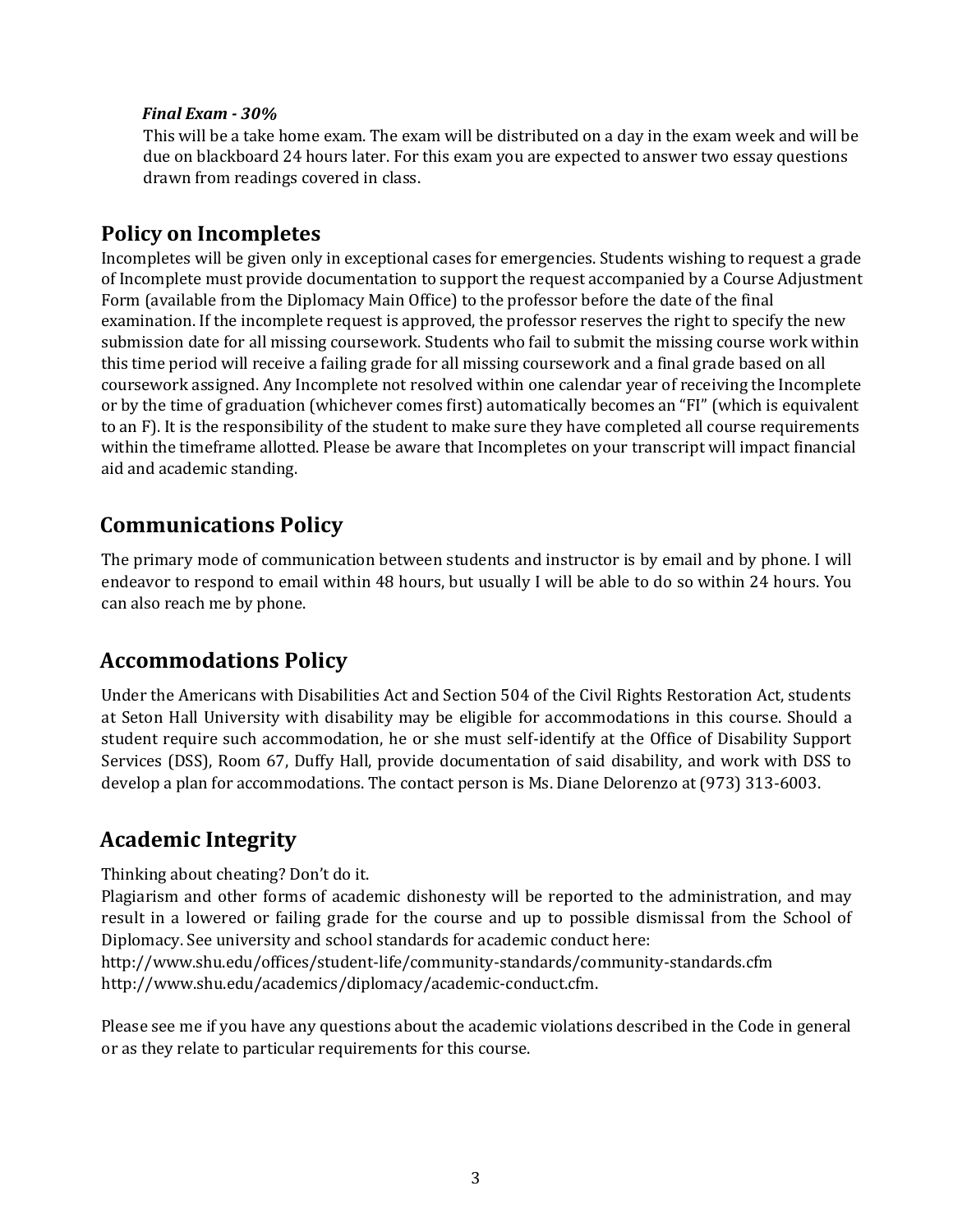## **Course Schedule**

Many readings will be posted electronically. If you are unable to access a reading, please contact me in adequate time before the class session in which the reading is due. This schedule of readings may be changed with appropriate notice.

#### **Week 1. January 19, 2018** - **Introduction**

Instructor and Student Introduction

Course Introduction

*Discussion:* Critical Thinking and writing good papers.

#### **Week 2**. **January 26, 2018 - Conceptual and theoretical formulations of Security**

Readings

- **–** International Security Studies: Theory and Practice (Routledge), by Hough, Malik, Moran, and Pilbeam, ISBN-13:978-0415734370,
	- Chapter 1: Framing a discipline
	- **•** Chapter 2: The traditional routes to Security Realism and Liberalism
	- **•** Chapter 3: Critical Security Studies
	- **•** Chapter 4: Feminist Security Studies
	- **•** Chapter 5: Human Security
	- Chapter 6: Constructing Security

#### **Week 3. February 2, 2018 -New Dimensions of Human Security**

Readings

- **–** International Security Studies: Theory and Practice (Routledge), by Hough, Malik, Moran, and Pilbeam, ISBN-13:978-0415734370,
	- Chapter 15: Environmental Security
	- Chapter 16: Crime and Security
	- **•** Chapter 17: Food Security
	- **•** Chapter 18: Health and Security
	- **•** Chapter 19: Disasters and Security

#### **Week 4: -. February 9, Causes of War - Anarchy, Power, and Bargaining**

- **–** International Security Studies: Theory and Practice (Routledge), by Hough, Malik, Moran, and Pilbeam, ISBN-13:978-0415734370,
	- **•** Chapter 7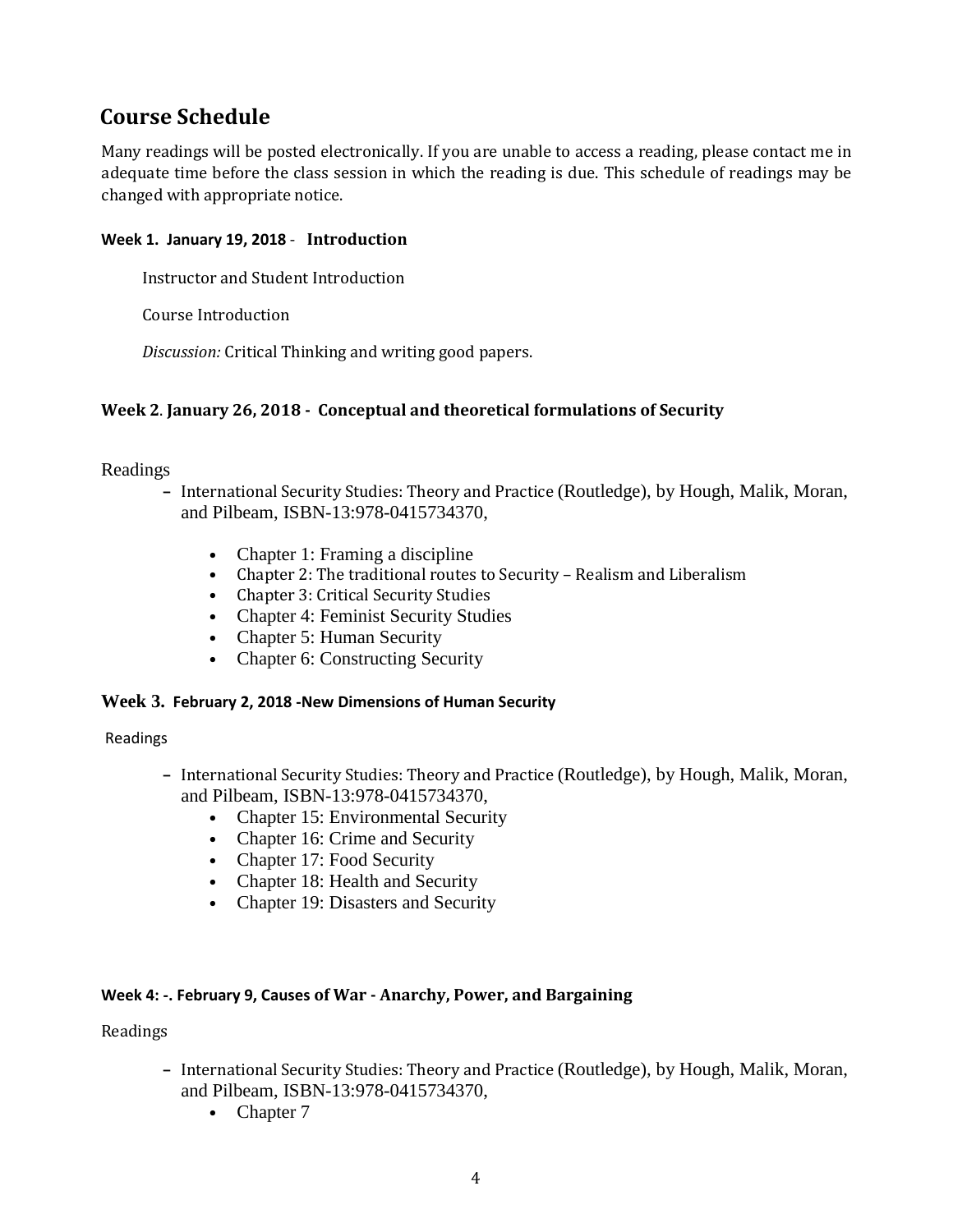- Kenneth N. Waltz, 1989. "The Origins of War in Neorealist Theory," in Rotberg and Rabb, eds., *Origin and Prevention of Major Wars*, pp. 39-52.
- Dan Reiter, 2003. "Exploring the Bargaining Model of War," *Perspectives on Politics*, 1(1), 27-43.

#### **Week 4- February 16, 2018 - Domestic and International Institutions**

#### Readings

- Bruce Russett, 1996. The Fact of the Democratic Peace, in Michael E. Brown, ed., *Debating the Democratic Peace* M.I.T. Press, 58-81.
- **–** Michael McFaul and Francis Fukuyama, "Should Democracy be Promoted or Demoted?" *The Washington Quarterly* (winter 2007-2008), pp. 23-45.
- **–** Gregory Gause, "Can Democracy Stop Terrorism?" *Foreign Affairs* (Sept./Oct. 2005), pp. 62- 76.

**Debate 1:** Would the spread of democracy be a good thing for global peace and security? Can it be done?

#### **Week 5. February 23, 2018 - Causes of War: Psychology and Personality**

#### Readings

- **–** International Security Studies: Theory and Practice (Routledge), by Hough, Malik, Moran, and Pilbeam, ISBN-13:978-0415734370,
	- **•** Chapter 7: Reflecting on war and Peace
	- **•** Chapter 8: New Wars, Globalization and Failed States
- Daniel L. Byman and Kenneth M. Pollack, 2001. "Let Us Now Praise Great Men: Bringing the Statesman Back In," *International Security* 25(4): 107-146.

**Debate 2:** Has globalization contributed to causing or preventing war and conflict**?**

#### **Week 6. March 2, 2018 - Fighting and Winning modern wars – Terrorism**

- **–** International Security Studies: Theory and Practice (Routledge), by Hough, Malik, Moran, and Pilbeam, ISBN-13:978-0415734370,
	- **•** Chapter 11- Terrorism
	- Chapter 12: Religion and International Conflict
	- **•** Chapter 13; The Rise of Private Military and Security Companies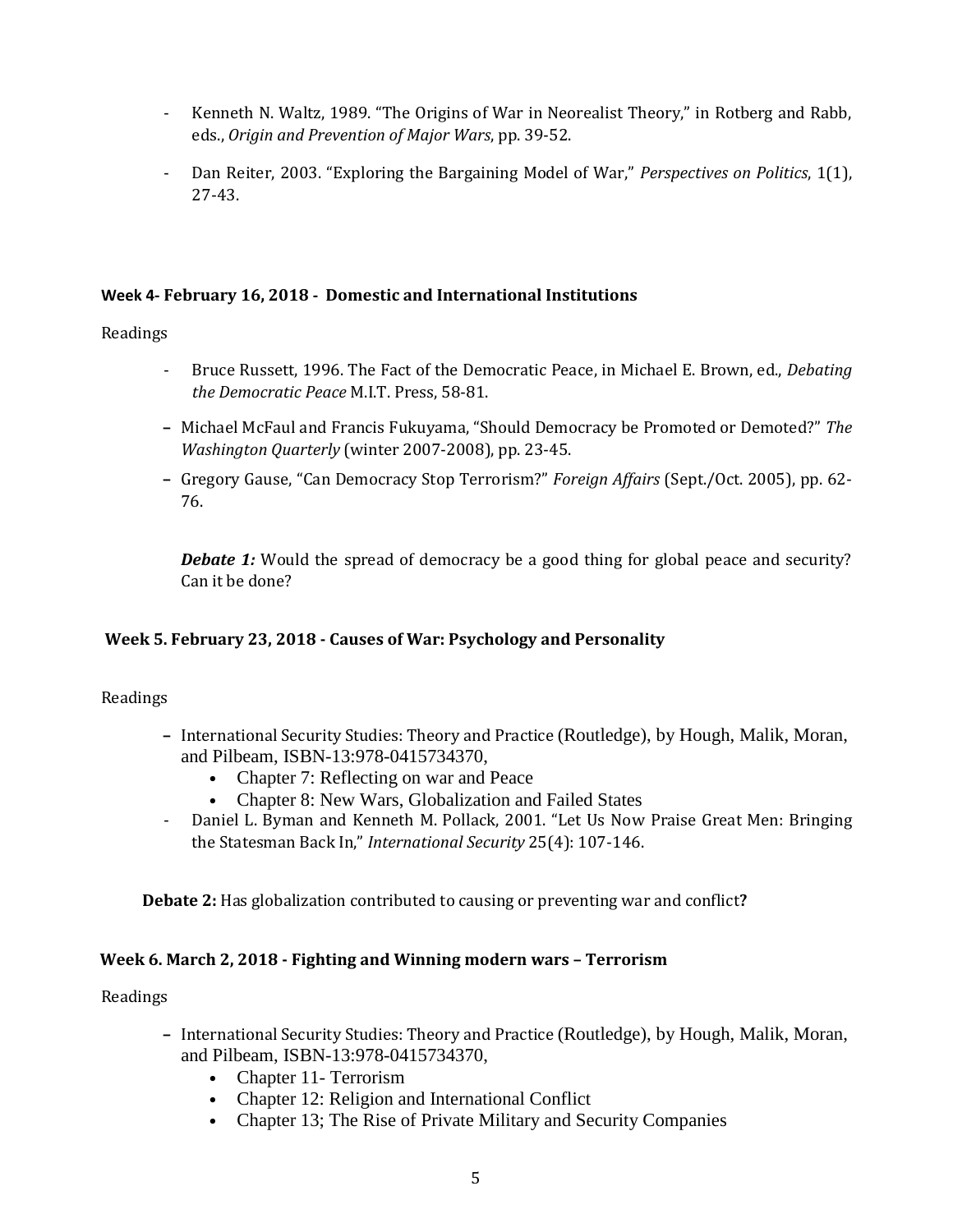**Debate 3:** *COIN (counterinsurgency) is touted as a form of warfare more sensitive to local politics. Is it more successful? More humane and less bloody?*

- **–** Thomas E. Ricks, "The Lessons of Counterinsurgency", *New York Times*, Thursday, February 16 2006.
- **–** David J. Kilcullen, 2010. *Counterinsurgency,* Oxford University Press, pp. 1-50.
- **–** Douglas Porch, 2011. "The Dangerous Myths and Dubious Promise of COIN," *Small Wars and Insurgencies,* 22(2): 239-257.

#### **Week 7. March 5 -10, 2018 Spring Recess**

#### **Week 8: March 16, 2018: Institutions and Security – Part I**

#### Readings

- **–** International Security Studies: Theory and Practice (Routledge), by Hough, Malik, Moran, and Pilbeam, ISBN-13:978-0415734370,
	- **•** Chapter 20: The United Nations and the Responsibility to Protect
	- Chapter 21: The North Atlantic Treaty Organization Continuity and Change
	- **•** Chapter 22: Regional Security Organizations
	- **•** Chapter 24: Russia, The Black Sea Region and Security

**Debate 4:** Has the growth of institutions challenged or contested the concept of sovereignty**?**

#### **WEEK 9. March 23, 2018: Institutions and Security - Part II**

#### Readings

- **–** International Security Studies: Theory and Practice (Routledge), by Hough, Malik, Moran, and Pilbeam, ISBN-13:978-0415734370,
	- **•** Chapter 26: Security in Europe
	- Chapter 27: Security in Africa
	- **•** Chapter 28: The Artic
	- **•** Chapter 29: The Arab Spring and Democracy
	- **•** Chapter 30: The Israel Palestinian Conflict

**Debate 5: Has institutions succeeded or failed in supporting the efforts of citizens in promoting democracy in the Middle East?** 

**Week 10: March 30, 2018**- **Coercion and Deterrence I – Post Cold War Era**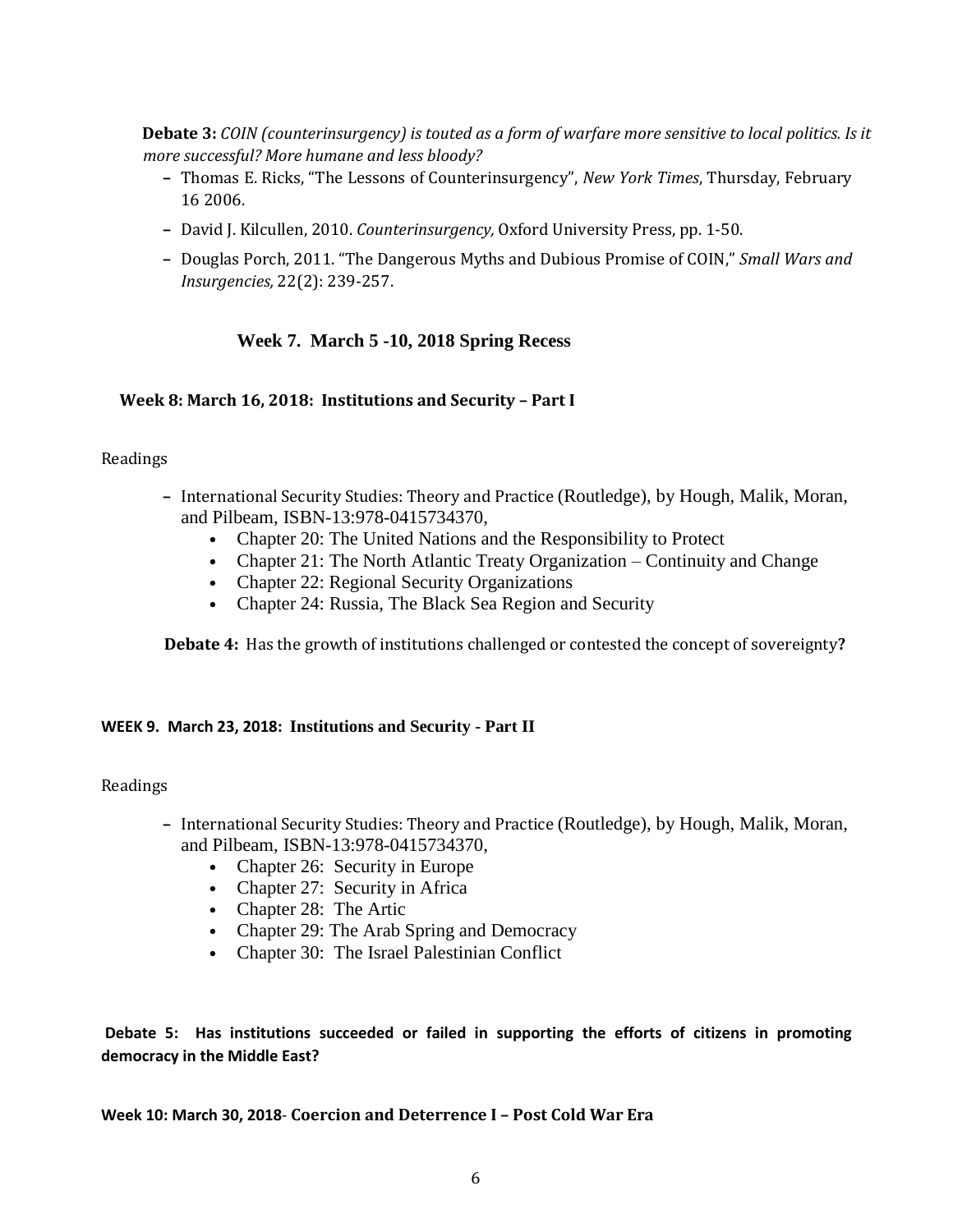#### Readings

- **–** International Security Studies: Theory and Practice (Routledge), by Hough, Malik, Moran, and Pilbeam, ISBN-13:978-0415734370
	- **•** Chapter 23: The United States Finding a Role in Post-Cold-War and Post 9/11
	- **•** Chapter 24: Russia, The Black Sea Region and Security
	- **•** Chapter 25: China- Security and Threat Perception
- **–** "The One-China Principle and the Taiwan Issue," Peoples Republic of China, Feb. 2000 *<*http://www.gov.cn/english/official/2005-07/27/content 17613.htm *>*.
- **–** Robert S. Ross, "The Stability of Deterrence in the Taiwan Strait," National Interest (Fall 2001), pp. 67-76.

**• Debate 6:** Will violence erupt in the Taiwan strait in the near future? Can the United States deter China from attacking Taiwan?

#### **Week 11: APRIL 6, 2018: Nuclear Non-Proliferation**

#### Readings

- **–** International Security Studies: Theory and Practice (Routledge), by Hough, Malik, Moran, and Pilbeam, ISBN-13:978-0415734370
	- **•** Chapter 9: Nuclear Proliferation
	- **•** Chapter 10: The International Arms Trade in Conventional Weapons
- Nina Tannenwald, 1999. "The Nuclear Taboo: The United States and the Normative Basis of Nuclear Non-Use," *International Organization* 53(3): 433-468

**Debate 7:** Can the West prevent states, like Iran and North Korea from acquiring nuclear weapons? Does it matter?

#### **Week 12: April 6, 2018 - Intervention and Peacekeeping**

- **–** International Security Studies: Theory and Practice (Routledge), by Hough, Malik, Moran, and Pilbeam, ISBN-13:978-0415734370,
	- **•** Chapter 20: The United Nations and the Responsibility to Protect
- Michael W. Doyle and Nicholas Sambanis,2006. *Making War & Building Peace: United Nations Peace Operations,* Princeton University Press, 1-26.
- Virginia Page Fortna, 2008. *Does Peacekeeping Work?* Princeton University Press, chapter 4.
- **–** Samantha Power, Bystanders to Genocide, Atlantic Monthly (September 2001)
- **–** Henry A. Kissinger, "The Perils of Intervention," *Washington Post,* 3 June 2012. <http://www.henryakissinger.com/articles/wp060312.html>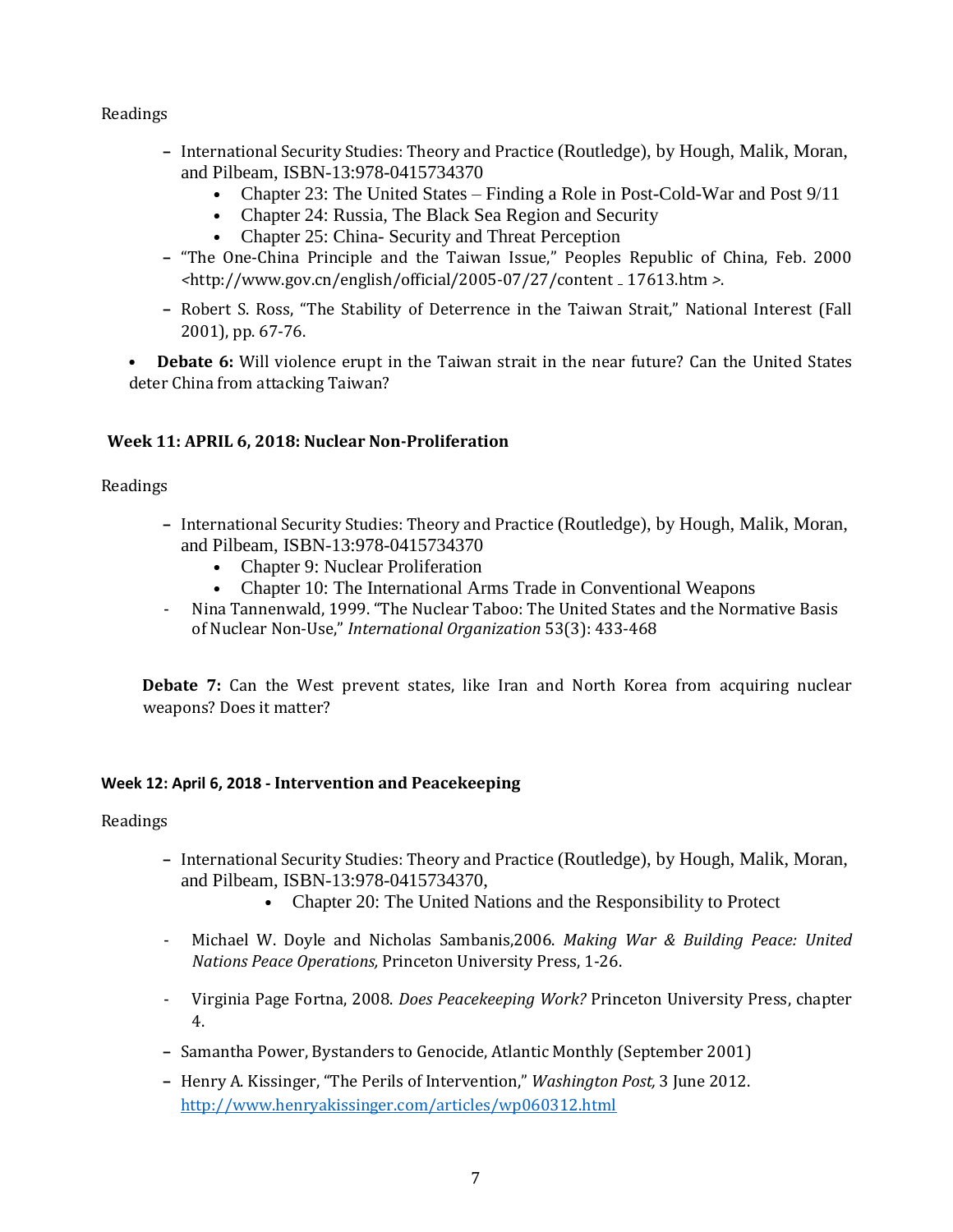**–** Anne-Marie Slaughter, "Syrian Intervention is Justifiable, and Just," *Washington Post*, 8 June 2012.

**Debate 8:** When should outsiders intervene in conflicts? Was US interventions in Iraq and Afghanistan appropriate?

#### **Week 13**: **April 13, 2018**- **American Primacy**

#### Readings

- International Security Studies: Theory and Practice (Routledge), by Hough, Malik, Moran, and Pilbeam, ISBN-13:978-0415734370
	- **•** Chapter 23: The United States: Finding a role in the Post-Cold-War and Post 9/11
- **–** Stephen Walt, 2011. "The End of the American Era", *National Interest*, November 1.
- **–** Joseph M. Parent and Paul K. MacDonald, "The Wisdom of Retrenchment," *Foreign Affairs* 90, 6 (Nov/Dec 2011): 32-47.
- **–** Stephen G. Brooks, G. John Ikenberry, and William C. Wohlforth. "Lean Forward: In Defense of American Engagement," *Foreign Affairs* (Jan/Feb 13).

**Debate 10***:* Will the United States's hegemony endure? And is American primacy good for the world?

#### **Week 14: April 20, 2018 – International Security and World Order**

- Anne- Marie Le Gloannec, Bastien Irondelle and David Cadier**, "** New and Evolving Trends in International Security, Transworld" [ ISSN 2281 -5252 ] April 2013, available on Blackboard
- John Macha, What to Watch for US-China Relations, *Chicago Council on Global Affairs* January, 2017 available at [https://www.thechicagocouncil.org/blog/global](https://www.thechicagocouncil.org/blog/global-insight/what-watch-us-china-relations)[insight/what-watch-us-china-relations](https://www.thechicagocouncil.org/blog/global-insight/what-watch-us-china-relations)
- Asthon Carter, "Resurgent Russia may be New Reality" *Association of The United States Army,* 2017 available at [https://www.ausa.org/news/carter-resurgent-russia-may](https://www.ausa.org/news/carter-resurgent-russia-may-be-new-reality)[be-new-reality](https://www.ausa.org/news/carter-resurgent-russia-may-be-new-reality)